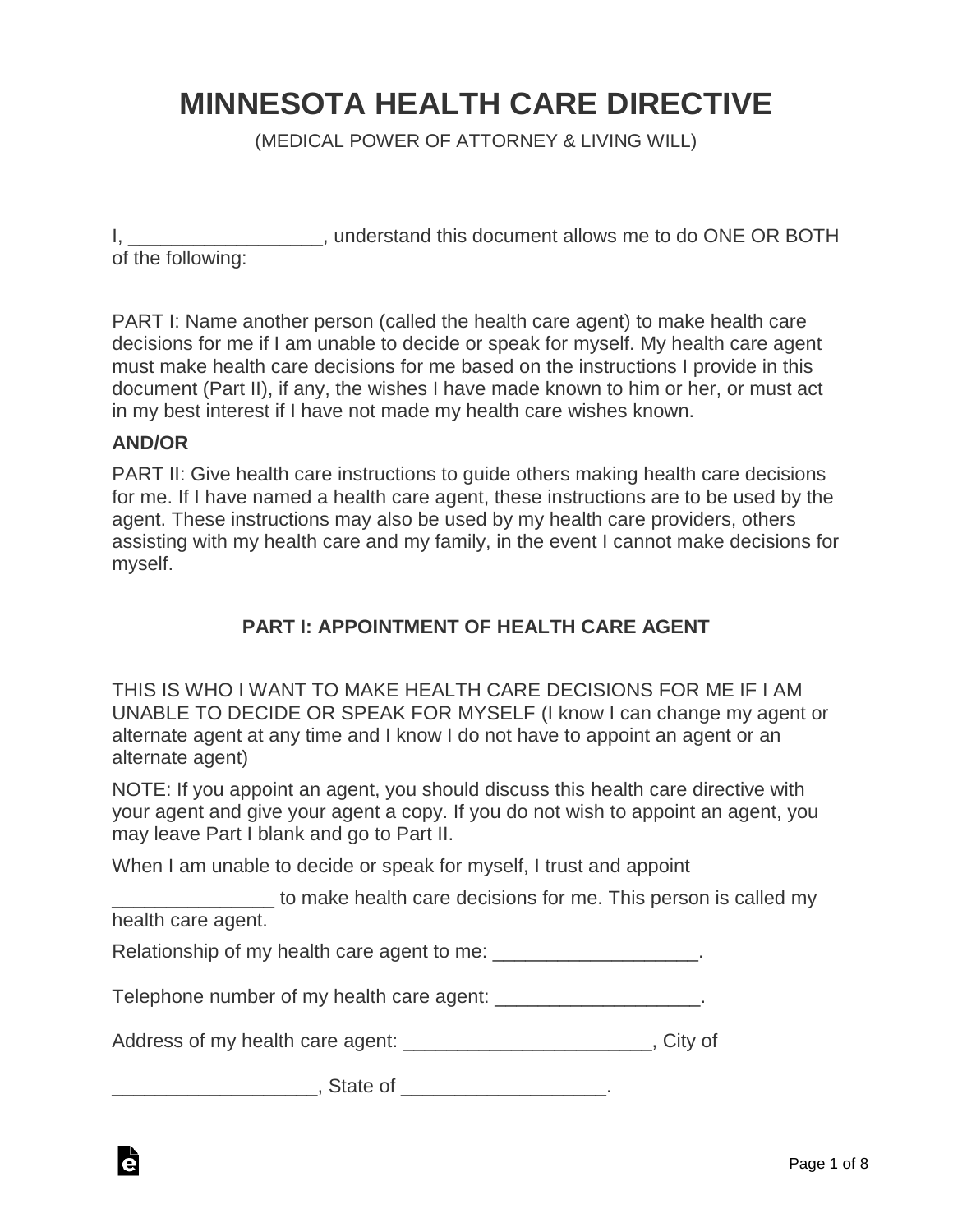(OPTIONAL) APPOINTMENT OF ALTERNATE HEALTH CARE AGENT: If my health care agent is not reasonably available, I trust and appoint

\_\_\_\_\_\_\_\_\_\_\_\_\_\_\_\_\_\_\_ to be my health care agent instead.

Relationship of my health care agent to me: \_\_\_\_\_\_\_\_\_\_\_\_\_\_\_\_\_\_\_\_\_.

Telephone number of my health care agent: \_\_\_\_\_\_\_\_\_\_\_\_\_\_\_\_\_\_\_.

Address of my health care agent: \_\_\_\_\_\_\_\_\_\_\_\_\_\_\_\_\_\_\_\_\_\_\_\_\_\_\_\_, City of

\_\_\_\_\_\_\_\_\_\_\_\_\_\_\_\_\_\_\_\_, State of \_\_\_\_\_\_\_\_\_\_\_\_\_\_\_\_\_\_\_\_\_\_\_\_\_.

THIS IS WHAT I WANT MY HEALTH CARE AGENT TO BE ABLE TO DO IF I AM UNABLE TO DECIDE OR SPEAK FOR MYSELF

(I know I can change these choices)

My health care agent is automatically given the powers listed below in (A) through (D). My health care agent must follow my health care instructions in this document or any other instructions I have given to my agent. If I have not given health care instructions, then my agent must act in my best interest.

Whenever I am unable to decide or speak for myself, my health care agent has the power to:

(A) Make any health care decision for me. This includes the power to give, refuse, or withdraw consent to any care, treatment, service, or procedures. This includes deciding whether to stop or not start health care that is keeping me or might keep me alive, and deciding about intrusive mental health treatment.

(B) Choose my health care providers.

Ġ

(C) Choose where I live and receive care and support when those choices relate to my health care needs.

(D) Review my medical records and have the same rights that I would have to give my medical records to other people.

If I DO NOT want my health care agent to have a power listed above in (A) through (D) OR if I want to LIMIT any power in (A) through (D), I MUST say that here:

\_\_\_\_\_\_\_\_\_\_\_\_\_\_\_\_\_\_\_\_\_\_\_\_\_\_\_\_\_\_\_\_\_\_\_\_\_\_\_\_\_\_\_\_\_\_\_\_\_\_\_\_\_\_\_\_\_\_\_\_\_\_\_\_\_\_\_

\_\_\_\_\_\_\_\_\_\_\_\_\_\_\_\_\_\_\_\_\_\_\_\_\_\_\_\_\_\_\_\_\_\_\_\_\_\_\_\_\_\_\_\_\_\_\_\_\_\_\_\_\_\_\_\_\_\_\_\_\_\_\_\_\_\_\_

\_\_\_\_\_\_\_\_\_\_\_\_\_\_\_\_\_\_\_\_\_\_\_\_\_\_\_\_\_\_\_\_\_\_\_\_\_\_\_\_\_\_\_\_\_\_\_\_\_\_\_\_\_\_\_\_\_\_\_\_\_\_\_\_\_\_\_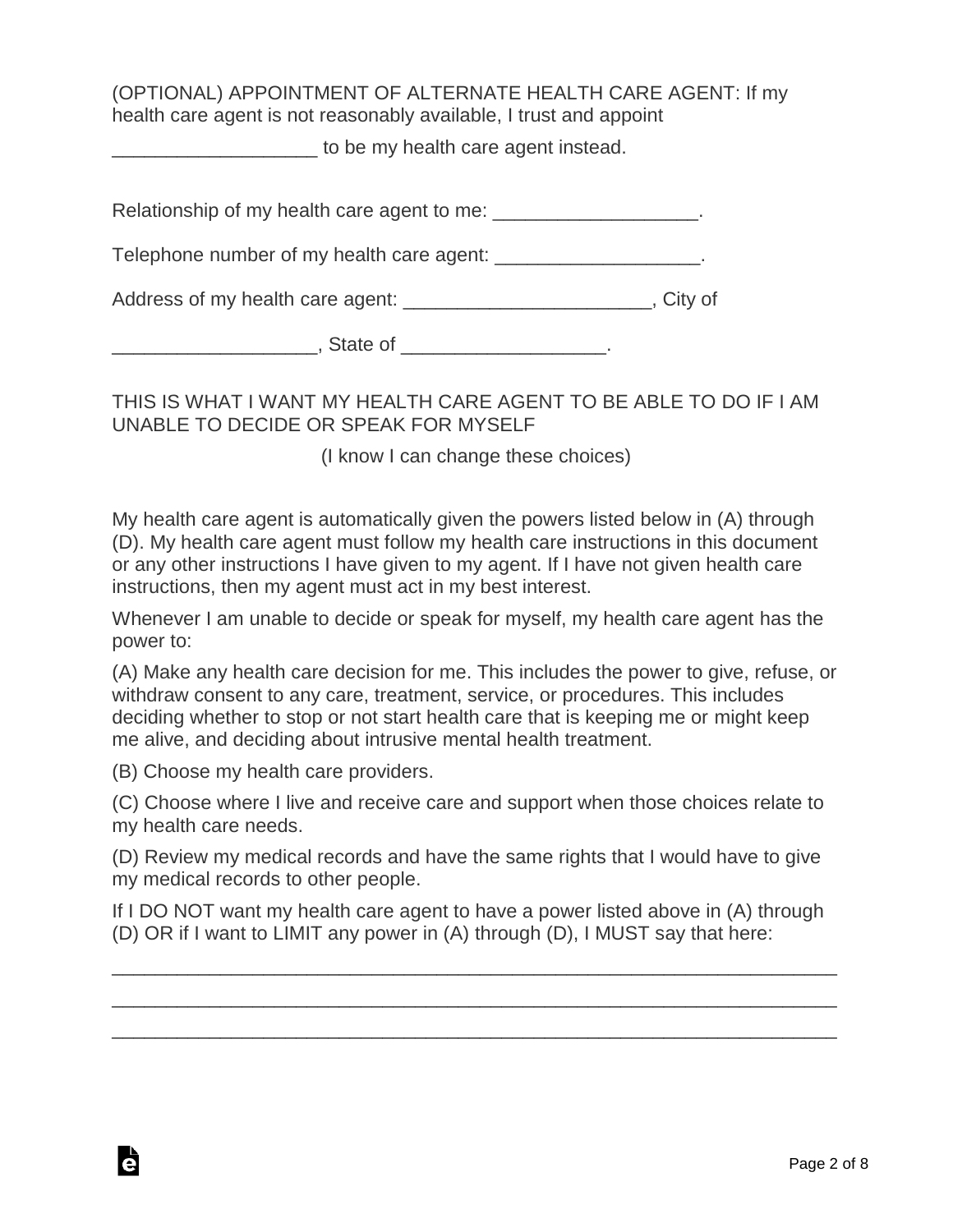My health care agent is NOT automatically given the powers listed below in (1) and (2). If I WANT my agent to have any of the powers in (1) and (2), I must INITIAL the line in front of the power; then my agent WILL HAVE that power.

To decide whether to donate any parts of my body, including organs, tissues, and eyes, when I die.

To decide what will happen with my body when I die (burial, cremation).

If I want to say anything more about my health care agent's powers or limits on the powers, I can say it here:

\_\_\_\_\_\_\_\_\_\_\_\_\_\_\_\_\_\_\_\_\_\_\_\_\_\_\_\_\_\_\_\_\_\_\_\_\_\_\_\_\_\_\_\_\_\_\_\_\_\_\_\_\_\_\_\_\_\_\_\_\_\_\_\_\_\_\_

\_\_\_\_\_\_\_\_\_\_\_\_\_\_\_\_\_\_\_\_\_\_\_\_\_\_\_\_\_\_\_\_\_\_\_\_\_\_\_\_\_\_\_\_\_\_\_\_\_\_\_\_\_\_\_\_\_\_\_\_\_\_\_\_\_\_\_

\_\_\_\_\_\_\_\_\_\_\_\_\_\_\_\_\_\_\_\_\_\_\_\_\_\_\_\_\_\_\_\_\_\_\_\_\_\_\_\_\_\_\_\_\_\_\_\_\_\_\_\_\_\_\_\_\_\_\_\_\_\_\_\_\_\_\_

# **PART II: HEALTH CARE INSTRUCTIONS**

NOTE: Complete this Part II if you wish to give health care instructions. If you appointed an agent in Part I, completing this Part II is optional but would be very helpful to your agent. However, if you chose not to appoint an agent in Part I, you MUST complete some or all of this Part II if you wish to make a valid health care directive.

These are instructions for my health care when I am unable to decide or speak for myself. These instructions must be followed (so long as they address my needs).

THESE ARE MY BELIEFS AND VALUES ABOUT MY HEALTH CARE (I know I can change these choices or leave any of them blank)

\_\_\_\_\_\_\_\_\_\_\_\_\_\_\_\_\_\_\_\_\_\_\_\_\_\_\_\_\_\_\_\_\_\_\_\_\_\_\_\_\_\_\_\_\_\_\_\_\_\_\_\_\_\_\_\_\_\_\_\_\_\_\_\_\_\_\_

\_\_\_\_\_\_\_\_\_\_\_\_\_\_\_\_\_\_\_\_\_\_\_\_\_\_\_\_\_\_\_\_\_\_\_\_\_\_\_\_\_\_\_\_\_\_\_\_\_\_\_\_\_\_\_\_\_\_\_\_\_\_\_\_\_\_\_

\_\_\_\_\_\_\_\_\_\_\_\_\_\_\_\_\_\_\_\_\_\_\_\_\_\_\_\_\_\_\_\_\_\_\_\_\_\_\_\_\_\_\_\_\_\_\_\_\_\_\_\_\_\_\_\_\_\_\_\_\_\_\_\_\_\_\_

\_\_\_\_\_\_\_\_\_\_\_\_\_\_\_\_\_\_\_\_\_\_\_\_\_\_\_\_\_\_\_\_\_\_\_\_\_\_\_\_\_\_\_\_\_\_\_\_\_\_\_\_\_\_\_\_\_\_\_\_\_\_\_\_\_\_\_ \_\_\_\_\_\_\_\_\_\_\_\_\_\_\_\_\_\_\_\_\_\_\_\_\_\_\_\_\_\_\_\_\_\_\_\_\_\_\_\_\_\_\_\_\_\_\_\_\_\_\_\_\_\_\_\_\_\_\_\_\_\_\_\_\_\_\_

I want you to know these things about me to help you make decisions about my health care:

My goals for my health care:

My fears about my health care:

Ġ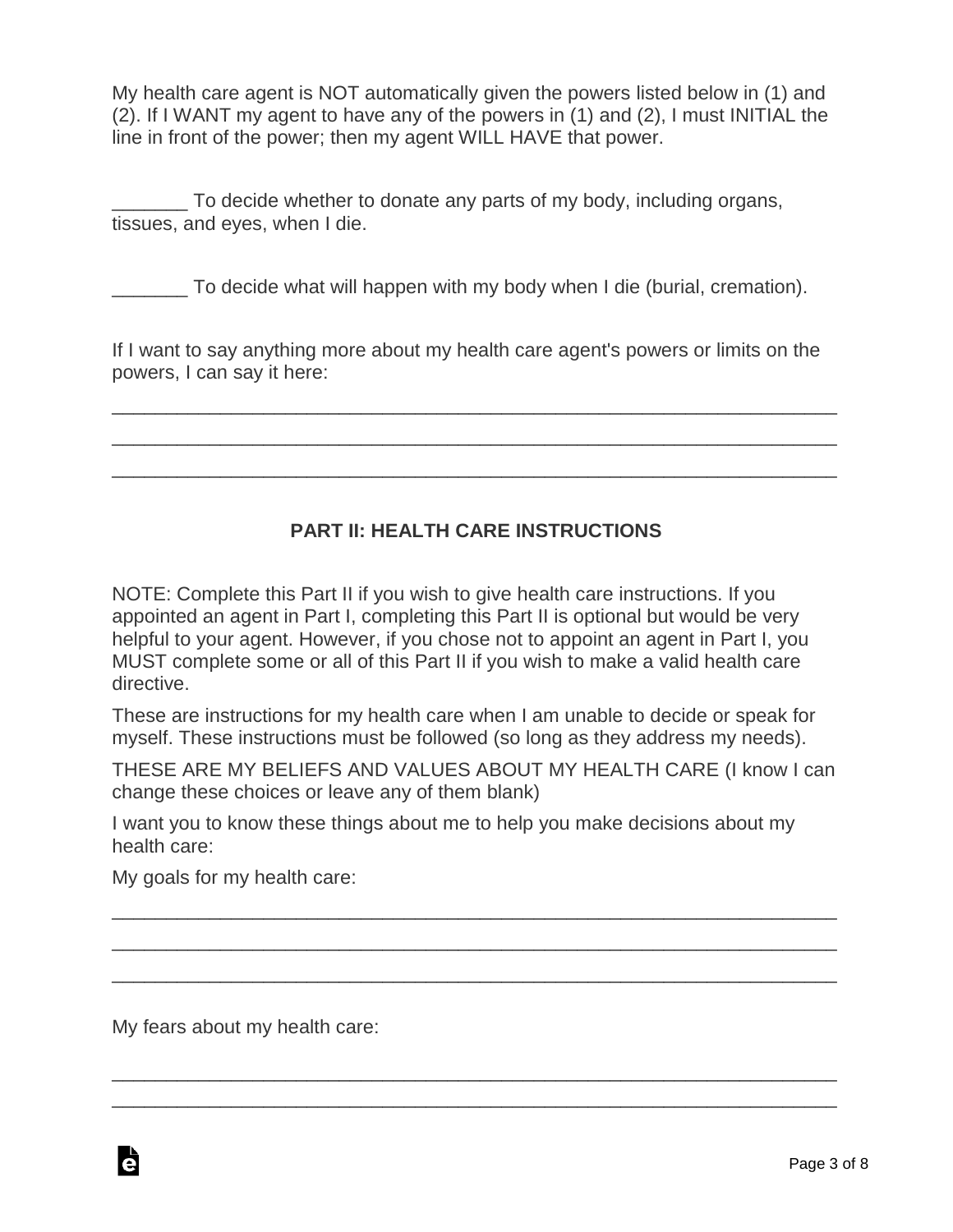My spiritual or religious beliefs and traditions:

My beliefs about when life would be no longer worth living:

My thoughts about how my medical condition might affect my family:

THIS IS WHAT I WANT AND DO NOT WANT FOR MY HEALTH CARE (I know I can change these choices or leave any of them blank)

\_\_\_\_\_\_\_\_\_\_\_\_\_\_\_\_\_\_\_\_\_\_\_\_\_\_\_\_\_\_\_\_\_\_\_\_\_\_\_\_\_\_\_\_\_\_\_\_\_\_\_\_\_\_\_\_\_\_\_\_\_\_\_\_\_\_\_

\_\_\_\_\_\_\_\_\_\_\_\_\_\_\_\_\_\_\_\_\_\_\_\_\_\_\_\_\_\_\_\_\_\_\_\_\_\_\_\_\_\_\_\_\_\_\_\_\_\_\_\_\_\_\_\_\_\_\_\_\_\_\_\_\_\_\_

\_\_\_\_\_\_\_\_\_\_\_\_\_\_\_\_\_\_\_\_\_\_\_\_\_\_\_\_\_\_\_\_\_\_\_\_\_\_\_\_\_\_\_\_\_\_\_\_\_\_\_\_\_\_\_\_\_\_\_\_\_\_\_\_\_\_\_

\_\_\_\_\_\_\_\_\_\_\_\_\_\_\_\_\_\_\_\_\_\_\_\_\_\_\_\_\_\_\_\_\_\_\_\_\_\_\_\_\_\_\_\_\_\_\_\_\_\_\_\_\_\_\_\_\_\_\_\_\_\_\_\_\_\_\_

\_\_\_\_\_\_\_\_\_\_\_\_\_\_\_\_\_\_\_\_\_\_\_\_\_\_\_\_\_\_\_\_\_\_\_\_\_\_\_\_\_\_\_\_\_\_\_\_\_\_\_\_\_\_\_\_\_\_\_\_\_\_\_\_\_\_\_

\_\_\_\_\_\_\_\_\_\_\_\_\_\_\_\_\_\_\_\_\_\_\_\_\_\_\_\_\_\_\_\_\_\_\_\_\_\_\_\_\_\_\_\_\_\_\_\_\_\_\_\_\_\_\_\_\_\_\_\_\_\_\_\_\_\_\_

\_\_\_\_\_\_\_\_\_\_\_\_\_\_\_\_\_\_\_\_\_\_\_\_\_\_\_\_\_\_\_\_\_\_\_\_\_\_\_\_\_\_\_\_\_\_\_\_\_\_\_\_\_\_\_\_\_\_\_\_\_\_\_\_\_\_\_

\_\_\_\_\_\_\_\_\_\_\_\_\_\_\_\_\_\_\_\_\_\_\_\_\_\_\_\_\_\_\_\_\_\_\_\_\_\_\_\_\_\_\_\_\_\_\_\_\_\_\_\_\_\_\_\_\_\_\_\_\_\_\_\_\_\_\_

\_\_\_\_\_\_\_\_\_\_\_\_\_\_\_\_\_\_\_\_\_\_\_\_\_\_\_\_\_\_\_\_\_\_\_\_\_\_\_\_\_\_\_\_\_\_\_\_\_\_\_\_\_\_\_\_\_\_\_\_\_\_\_\_\_\_\_

\_\_\_\_\_\_\_\_\_\_\_\_\_\_\_\_\_\_\_\_\_\_\_\_\_\_\_\_\_\_\_\_\_\_\_\_\_\_\_\_\_\_\_\_\_\_\_\_\_\_\_\_\_\_\_\_\_\_\_\_\_\_\_\_\_\_\_

Many medical treatments may be used to try to improve my medical condition or to prolong my life. Examples include artificial breathing by a machine connected to a tube in the lungs, artificial feeding or fluids through tubes, attempts to start a stopped heart, surgeries, dialysis, antibiotics, and blood transfusions. Most medical treatments can be tried for a while and then stopped if they do not help.

I have these views about my health care in these situations:(Note: You can discuss general feelings, specific treatments, or leave any of them blank)

If I had a reasonable chance of recovery, and were temporarily unable to decide or speak for myself, I would want:

\_\_\_\_\_\_\_\_\_\_\_\_\_\_\_\_\_\_\_\_\_\_\_\_\_\_\_\_\_\_\_\_\_\_\_\_\_\_\_\_\_\_\_\_\_\_\_\_\_\_\_\_\_\_\_\_\_\_\_\_\_\_\_\_\_\_\_

\_\_\_\_\_\_\_\_\_\_\_\_\_\_\_\_\_\_\_\_\_\_\_\_\_\_\_\_\_\_\_\_\_\_\_\_\_\_\_\_\_\_\_\_\_\_\_\_\_\_\_\_\_\_\_\_\_\_\_\_\_\_\_\_\_\_\_

\_\_\_\_\_\_\_\_\_\_\_\_\_\_\_\_\_\_\_\_\_\_\_\_\_\_\_\_\_\_\_\_\_\_\_\_\_\_\_\_\_\_\_\_\_\_\_\_\_\_\_\_\_\_\_\_\_\_\_\_\_\_\_\_\_\_\_

Ġ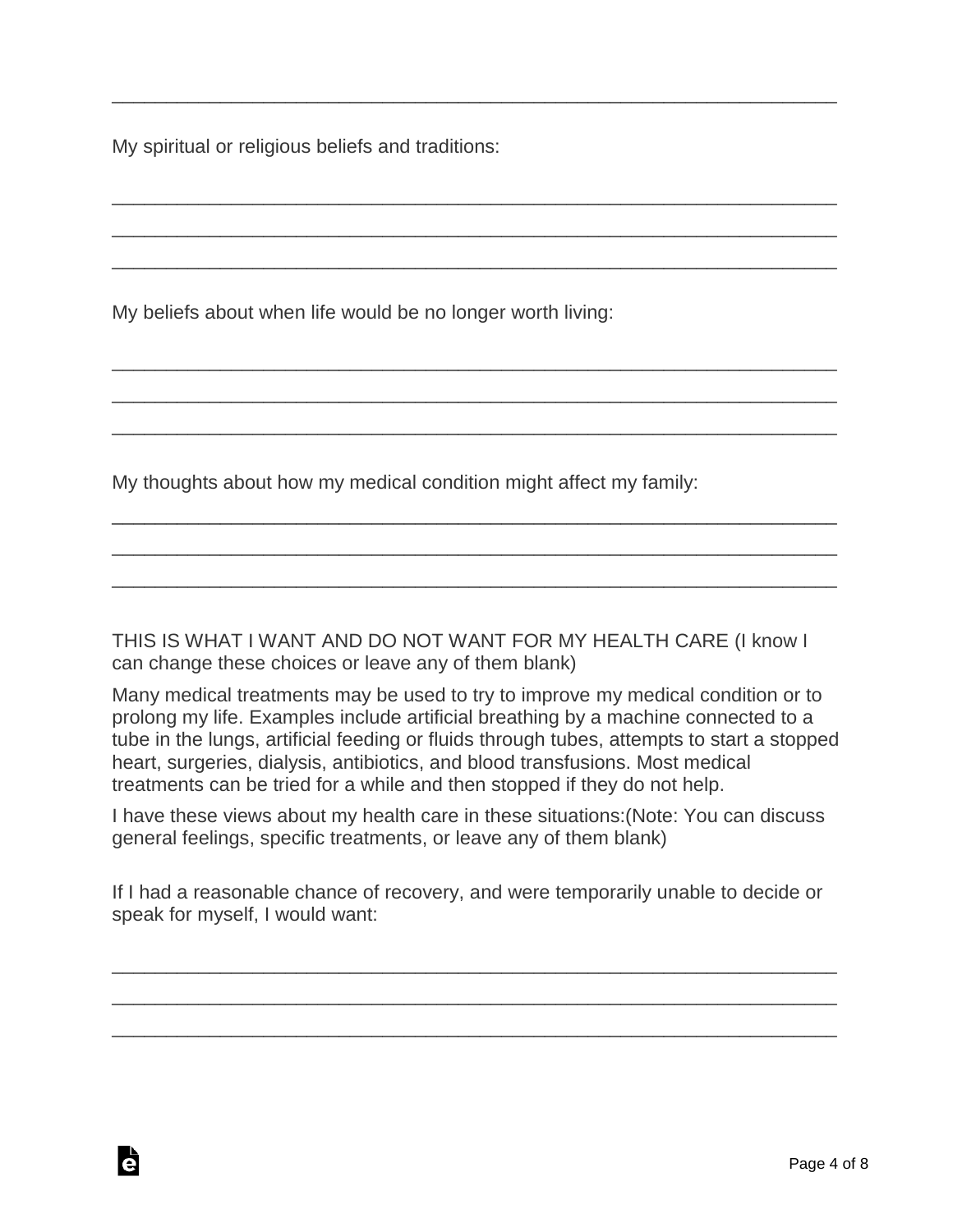If I were dying and unable to decide or speak for myself, I would want:

If I were permanently unconscious and unable to decide or speak for myself, I would want:

\_\_\_\_\_\_\_\_\_\_\_\_\_\_\_\_\_\_\_\_\_\_\_\_\_\_\_\_\_\_\_\_\_\_\_\_\_\_\_\_\_\_\_\_\_\_\_\_\_\_\_\_\_\_\_\_\_\_\_\_\_\_\_\_\_\_\_

\_\_\_\_\_\_\_\_\_\_\_\_\_\_\_\_\_\_\_\_\_\_\_\_\_\_\_\_\_\_\_\_\_\_\_\_\_\_\_\_\_\_\_\_\_\_\_\_\_\_\_\_\_\_\_\_\_\_\_\_\_\_\_\_\_\_\_

\_\_\_\_\_\_\_\_\_\_\_\_\_\_\_\_\_\_\_\_\_\_\_\_\_\_\_\_\_\_\_\_\_\_\_\_\_\_\_\_\_\_\_\_\_\_\_\_\_\_\_\_\_\_\_\_\_\_\_\_\_\_\_\_\_\_\_

\_\_\_\_\_\_\_\_\_\_\_\_\_\_\_\_\_\_\_\_\_\_\_\_\_\_\_\_\_\_\_\_\_\_\_\_\_\_\_\_\_\_\_\_\_\_\_\_\_\_\_\_\_\_\_\_\_\_\_\_\_\_\_\_\_\_\_

\_\_\_\_\_\_\_\_\_\_\_\_\_\_\_\_\_\_\_\_\_\_\_\_\_\_\_\_\_\_\_\_\_\_\_\_\_\_\_\_\_\_\_\_\_\_\_\_\_\_\_\_\_\_\_\_\_\_\_\_\_\_\_\_\_\_\_

\_\_\_\_\_\_\_\_\_\_\_\_\_\_\_\_\_\_\_\_\_\_\_\_\_\_\_\_\_\_\_\_\_\_\_\_\_\_\_\_\_\_\_\_\_\_\_\_\_\_\_\_\_\_\_\_\_\_\_\_\_\_\_\_\_\_\_

If I were completely dependent on others for my care and unable to decide or speak for myself, I would want:

\_\_\_\_\_\_\_\_\_\_\_\_\_\_\_\_\_\_\_\_\_\_\_\_\_\_\_\_\_\_\_\_\_\_\_\_\_\_\_\_\_\_\_\_\_\_\_\_\_\_\_\_\_\_\_\_\_\_\_\_\_\_\_\_\_\_\_

\_\_\_\_\_\_\_\_\_\_\_\_\_\_\_\_\_\_\_\_\_\_\_\_\_\_\_\_\_\_\_\_\_\_\_\_\_\_\_\_\_\_\_\_\_\_\_\_\_\_\_\_\_\_\_\_\_\_\_\_\_\_\_\_\_\_\_

\_\_\_\_\_\_\_\_\_\_\_\_\_\_\_\_\_\_\_\_\_\_\_\_\_\_\_\_\_\_\_\_\_\_\_\_\_\_\_\_\_\_\_\_\_\_\_\_\_\_\_\_\_\_\_\_\_\_\_\_\_\_\_\_\_\_\_

In all circumstances, my doctors will try to keep me comfortable and reduce my pain. This is how I feel about pain relief if it would affect my alertness or if it could shorten my life:

\_\_\_\_\_\_\_\_\_\_\_\_\_\_\_\_\_\_\_\_\_\_\_\_\_\_\_\_\_\_\_\_\_\_\_\_\_\_\_\_\_\_\_\_\_\_\_\_\_\_\_\_\_\_\_\_\_\_\_\_\_\_\_\_\_\_\_ \_\_\_\_\_\_\_\_\_\_\_\_\_\_\_\_\_\_\_\_\_\_\_\_\_\_\_\_\_\_\_\_\_\_\_\_\_\_\_\_\_\_\_\_\_\_\_\_\_\_\_\_\_\_\_\_\_\_\_\_\_\_\_\_\_\_\_

\_\_\_\_\_\_\_\_\_\_\_\_\_\_\_\_\_\_\_\_\_\_\_\_\_\_\_\_\_\_\_\_\_\_\_\_\_\_\_\_\_\_\_\_\_\_\_\_\_\_\_\_\_\_\_\_\_\_\_\_\_\_\_\_\_\_\_

\_\_\_\_\_\_\_\_\_\_\_\_\_\_\_\_\_\_\_\_\_\_\_\_\_\_\_\_\_\_\_\_\_\_\_\_\_\_\_\_\_\_\_\_\_\_\_\_\_\_\_\_\_\_\_\_\_\_\_\_\_\_\_\_\_\_\_

\_\_\_\_\_\_\_\_\_\_\_\_\_\_\_\_\_\_\_\_\_\_\_\_\_\_\_\_\_\_\_\_\_\_\_\_\_\_\_\_\_\_\_\_\_\_\_\_\_\_\_\_\_\_\_\_\_\_\_\_\_\_\_\_\_\_\_

\_\_\_\_\_\_\_\_\_\_\_\_\_\_\_\_\_\_\_\_\_\_\_\_\_\_\_\_\_\_\_\_\_\_\_\_\_\_\_\_\_\_\_\_\_\_\_\_\_\_\_\_\_\_\_\_\_\_\_\_\_\_\_\_\_\_\_

There are other things that I want or do not want for my health care, if possible:

Who I would like to be my doctor: \_\_\_\_\_\_\_\_\_\_\_\_\_\_\_\_\_\_\_\_\_\_\_\_\_\_\_\_\_\_\_\_\_\_\_\_\_\_\_\_

Where I would like to live to receive health care: \_\_\_\_\_\_\_\_\_\_\_\_\_\_\_\_\_\_\_\_\_\_\_\_\_\_\_\_\_

Ġ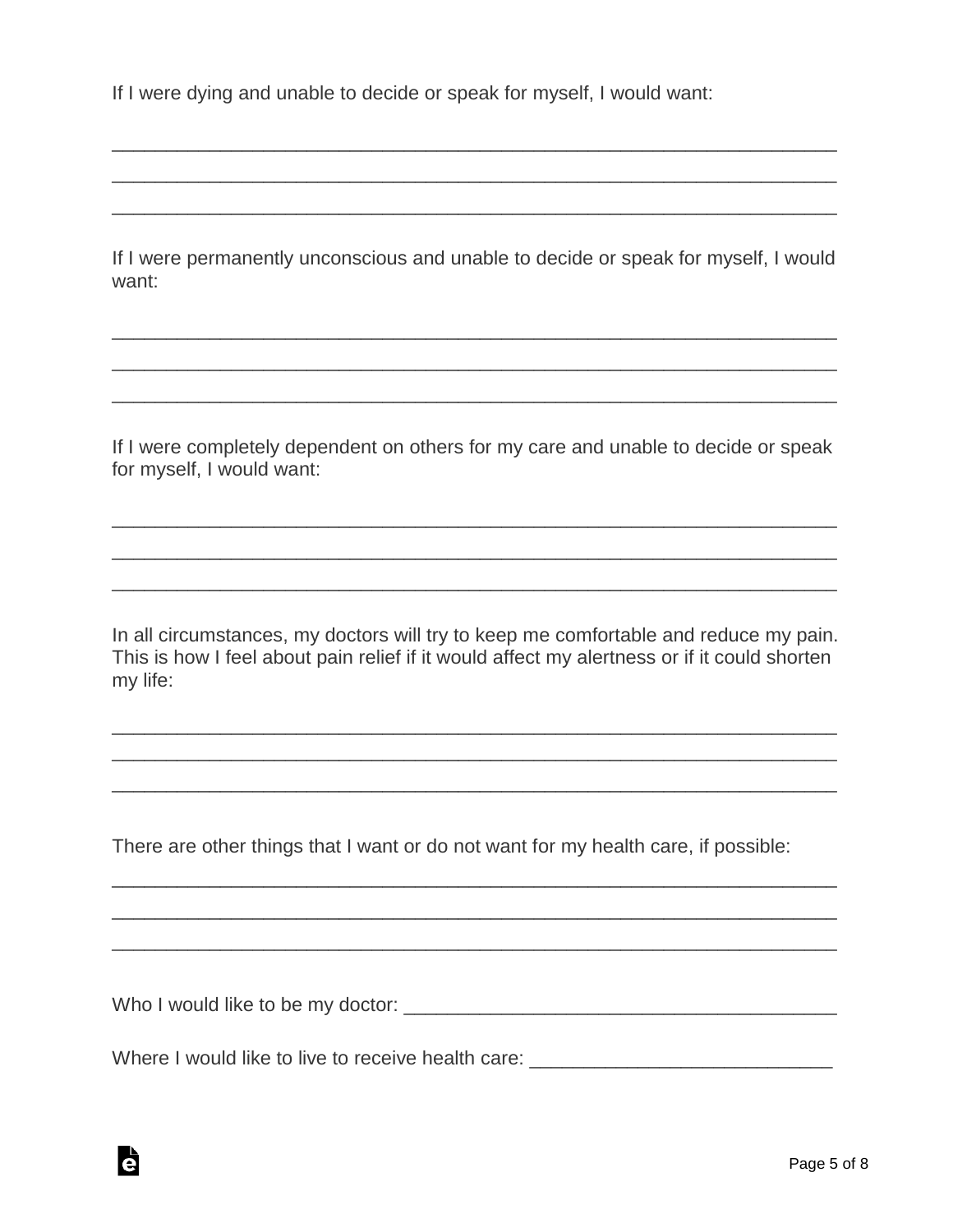Where I would like to die and other wishes I have about dying:

My wishes about donating parts of my body when I die:

My wishes about what happens to my body when I die (cremation, burial):

\_\_\_\_\_\_\_\_\_\_\_\_\_\_\_\_\_\_\_\_\_\_\_\_\_\_\_\_\_\_\_\_\_\_\_\_\_\_\_\_\_\_\_\_\_\_\_\_\_\_\_\_\_\_\_\_\_\_\_\_\_\_\_\_\_\_\_

\_\_\_\_\_\_\_\_\_\_\_\_\_\_\_\_\_\_\_\_\_\_\_\_\_\_\_\_\_\_\_\_\_\_\_\_\_\_\_\_\_\_\_\_\_\_\_\_\_\_\_\_\_\_\_\_\_\_\_\_\_\_\_\_\_\_\_

\_\_\_\_\_\_\_\_\_\_\_\_\_\_\_\_\_\_\_\_\_\_\_\_\_\_\_\_\_\_\_\_\_\_\_\_\_\_\_\_\_\_\_\_\_\_\_\_\_\_\_\_\_\_\_\_\_\_\_\_\_\_\_\_\_\_\_

\_\_\_\_\_\_\_\_\_\_\_\_\_\_\_\_\_\_\_\_\_\_\_\_\_\_\_\_\_\_\_\_\_\_\_\_\_\_\_\_\_\_\_\_\_\_\_\_\_\_\_\_\_\_\_\_\_\_\_\_\_\_\_\_\_\_\_

\_\_\_\_\_\_\_\_\_\_\_\_\_\_\_\_\_\_\_\_\_\_\_\_\_\_\_\_\_\_\_\_\_\_\_\_\_\_\_\_\_\_\_\_\_\_\_\_\_\_\_\_\_\_\_\_\_\_\_\_\_\_\_\_\_\_\_

\_\_\_\_\_\_\_\_\_\_\_\_\_\_\_\_\_\_\_\_\_\_\_\_\_\_\_\_\_\_\_\_\_\_\_\_\_\_\_\_\_\_\_\_\_\_\_\_\_\_\_\_\_\_\_\_\_\_\_\_\_\_\_\_\_\_\_

\_\_\_\_\_\_\_\_\_\_\_\_\_\_\_\_\_\_\_\_\_\_\_\_\_\_\_\_\_\_\_\_\_\_\_\_\_\_\_\_\_\_\_\_\_\_\_\_\_\_\_\_\_\_\_\_\_\_\_\_\_\_\_\_\_\_\_

\_\_\_\_\_\_\_\_\_\_\_\_\_\_\_\_\_\_\_\_\_\_\_\_\_\_\_\_\_\_\_\_\_\_\_\_\_\_\_\_\_\_\_\_\_\_\_\_\_\_\_\_\_\_\_\_\_\_\_\_\_\_\_\_\_\_\_

Any other things:

# **PART III: MAKING THE DOCUMENT LEGAL**

This document must be signed by me. It also must either be verified by a notary public (Option 1) OR witnessed by two witnesses (Option 2). It must be dated when it is verified or witnessed.

I am thinking clearly, I agree with everything that is written in this document, and I have made this document willingly.

My Signature: [\\_\\_\\_\\_\\_\\_\\_\\_\\_\\_\\_\\_\\_\\_\\_\\_\\_\\_\\_](www.esign.com)\_\_\_\_ Date Signed: \_\_\_\_\_\_\_\_\_\_\_\_\_\_\_\_\_\_\_\_\_\_\_\_\_\_\_\_\_

Date of Birth: [\\_\\_\\_\\_\\_\\_\\_\\_\\_\\_\\_\\_\\_\\_\\_\\_\\_\\_\\_](www.esign.com)

Address: \_\_\_\_\_\_\_\_\_\_\_\_\_\_\_\_\_\_\_\_\_\_\_\_\_\_\_\_, City of \_\_\_\_\_\_\_\_\_\_\_\_\_\_\_\_\_\_\_\_\_\_, Minnesota

\_\_\_\_\_\_\_\_\_\_\_\_\_\_\_\_\_\_\_\_\_\_\_\_\_\_\_\_\_\_\_\_\_\_\_\_\_\_\_\_\_\_\_\_\_\_\_\_\_\_\_\_\_\_\_\_\_\_\_\_\_\_\_\_\_\_\_

\_\_\_\_\_\_\_\_\_\_\_\_\_\_\_\_\_\_\_\_\_\_\_\_\_\_\_\_\_\_\_\_\_\_\_\_\_\_\_\_\_\_\_\_\_\_\_\_\_\_\_\_\_\_\_\_\_\_\_\_\_\_\_\_\_\_\_

\*If I cannot sign my name, I can as someone to sign this document for me:

\*Signature of the person who I asked to sign this document for me:

Signature: [\\_\\_\\_\\_\\_\\_\\_\\_\\_\\_\\_\\_\\_\\_\\_\\_\\_\\_\\_](www.esign.com) Print Name: \_\_\_\_\_\_\_\_\_\_\_\_\_\_\_\_\_\_\_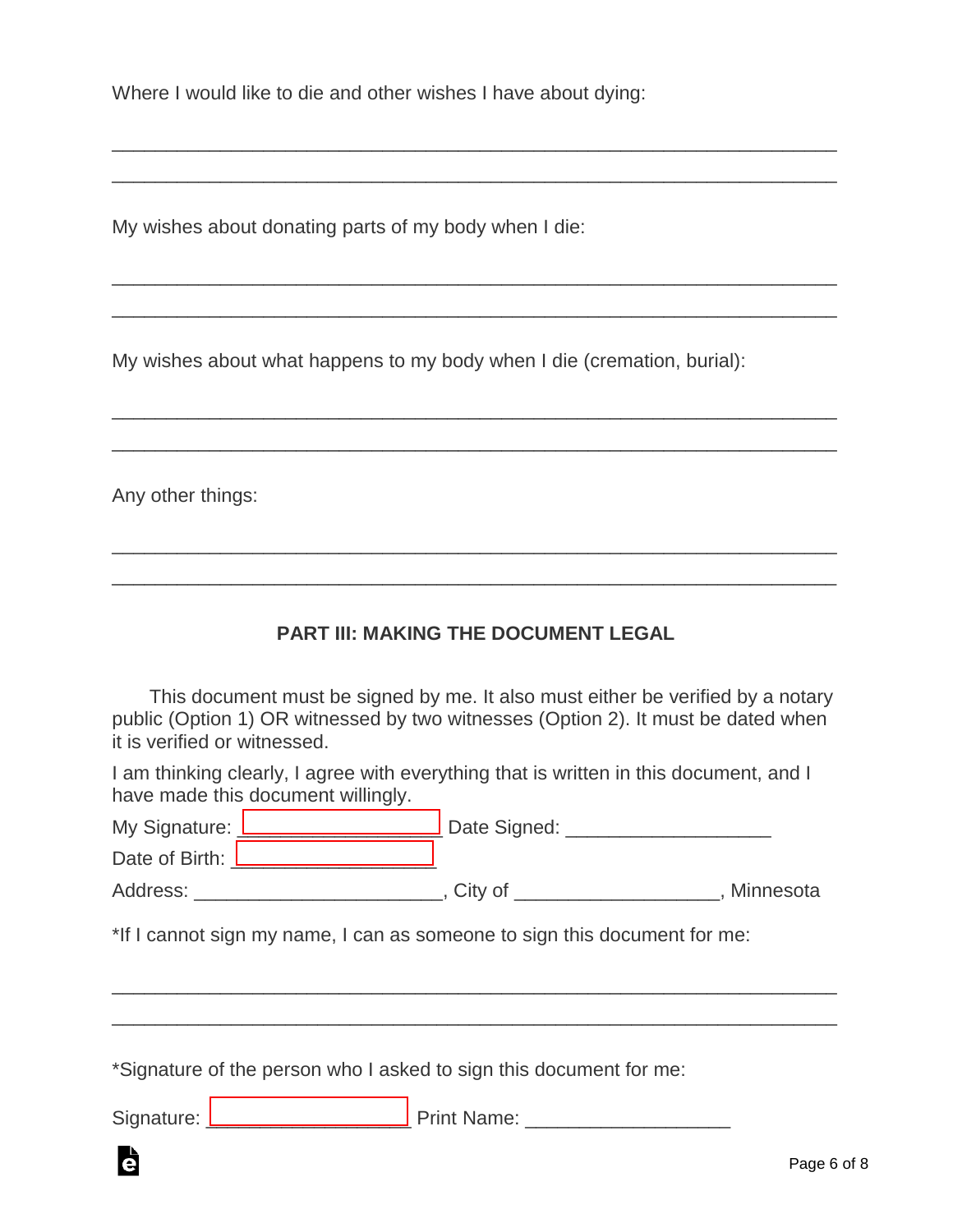## **Option 1: Notary Public**

In my presence on \_\_\_\_\_\_\_\_\_\_\_\_\_\_\_\_\_\_\_\_\_\_\_\_ (date), \_\_\_\_\_\_\_\_\_\_\_\_\_\_\_\_\_\_\_\_\_\_\_\_\_\_\_\_ (name) acknowledged his/her signature on this document or acknowledged that he/she authorized the person signing this document to sign on his/her behalf. I am not named as a health care agent or alternate health care agent in this document.

(Signature of Notary)

[\\_\\_\\_\\_\\_\\_\\_\\_\\_\\_\\_\\_\\_\\_\\_\\_\\_\\_\\_](www.esign.com)

(Notary Stamp)

## **Option 2: Two Witnesses**

Two witnesses must sign. Only one of the two witnesses can be a health care provider or an employee of a health care provider giving direct care to me on the day I sign this document.

#### **Witness One**

(i) In my presence on  $\frac{1}{2}$  (date),  $\frac{1}{2}$ (name) acknowledged his/her signature on this document or acknowledged that he/she authorized the person signing this document to sign on his/her behalf.

(ii) I am at least 18 years of age.

(iii) I am not named as a health care agent or an alternate health care agent in this document.

(iv) If I am a health care provider or an employee of a health care provider giving direct care to the person listed above in (A), I must initial this box: [\_\_\_\_]

I certify that the information in (i) through (iv) is true and correct.

| Witness One Signature: | Date Signed: |
|------------------------|--------------|
| Date of Birth:         |              |
| Address:<br>City of    | State of     |

\_\_\_\_\_\_\_\_\_\_\_\_\_\_\_\_\_\_\_.